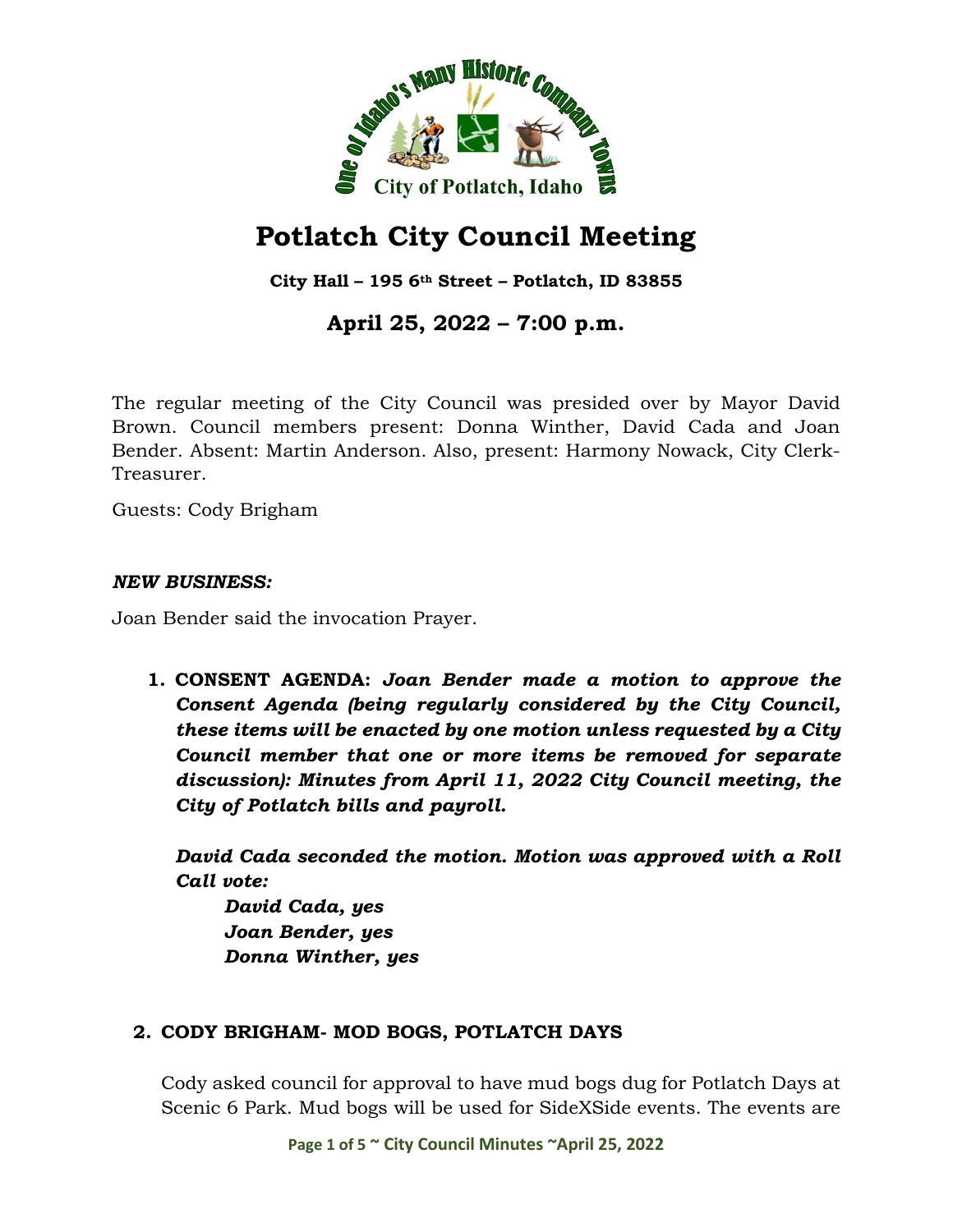

still being worked out but could include SideXSide head-to-head races and tug of war games. Cody is planning to have a driver/participant meeting to see what people want to do. Napa Auto Parts and Macro Tools will sponsor the activities. Cody said the event will be umbrellaed under the Lion's Club insurance. Mayor Brown said the city needed to be on the insurance as well. There will also be an ambulance/paramedic at the event. They are still working on the entry fee. David Cada asked if there is any danger to spectators. Cody said the spectators will be far enough away.

*Donna Winther motioned to okay mud bogs for Potlatch Days Joan Bender seconded the motion. Motion was approved with "all ayes".* 

# **3. LATAH CREDIT UNION: JOINT OWNERS, SIGNERS, AUTHORIZED SIGNERS**

Latah Credit Union requested a vote from the city council to approve the following:

- 1. Joint owners on accounts are David Brown, Mayor and Harmony Nowack, City Clerk-Treasurer
- 2. Official signer is to be Harmony Nowack, City Clerk-Treasurer. In case of Harmony's absence or if a second signer is needed David Brown, Mayor and/or David Cada, City Council President could sign
- 3. Authorized signers are: David Brown, Mayor; David Cada, City Council President and Harmony Nowack, City Clerk-Treasurer

## *Joan Bender made a motion to accept joint owners and signers as above for Latah Credit Union accounts. Donna Winther seconded the motion and the motion was approved with "all ayes".*

### **4. PHS NATIONAL LEADERSHIP CONFERENCE CONTRIBUTION**

Potlatch High School's Business Professionals of America are participating in the National Leadership Conference in Dallas, Texas May 3-8, 2022 and are asking for contributions to the cause. Mayor Brown said the council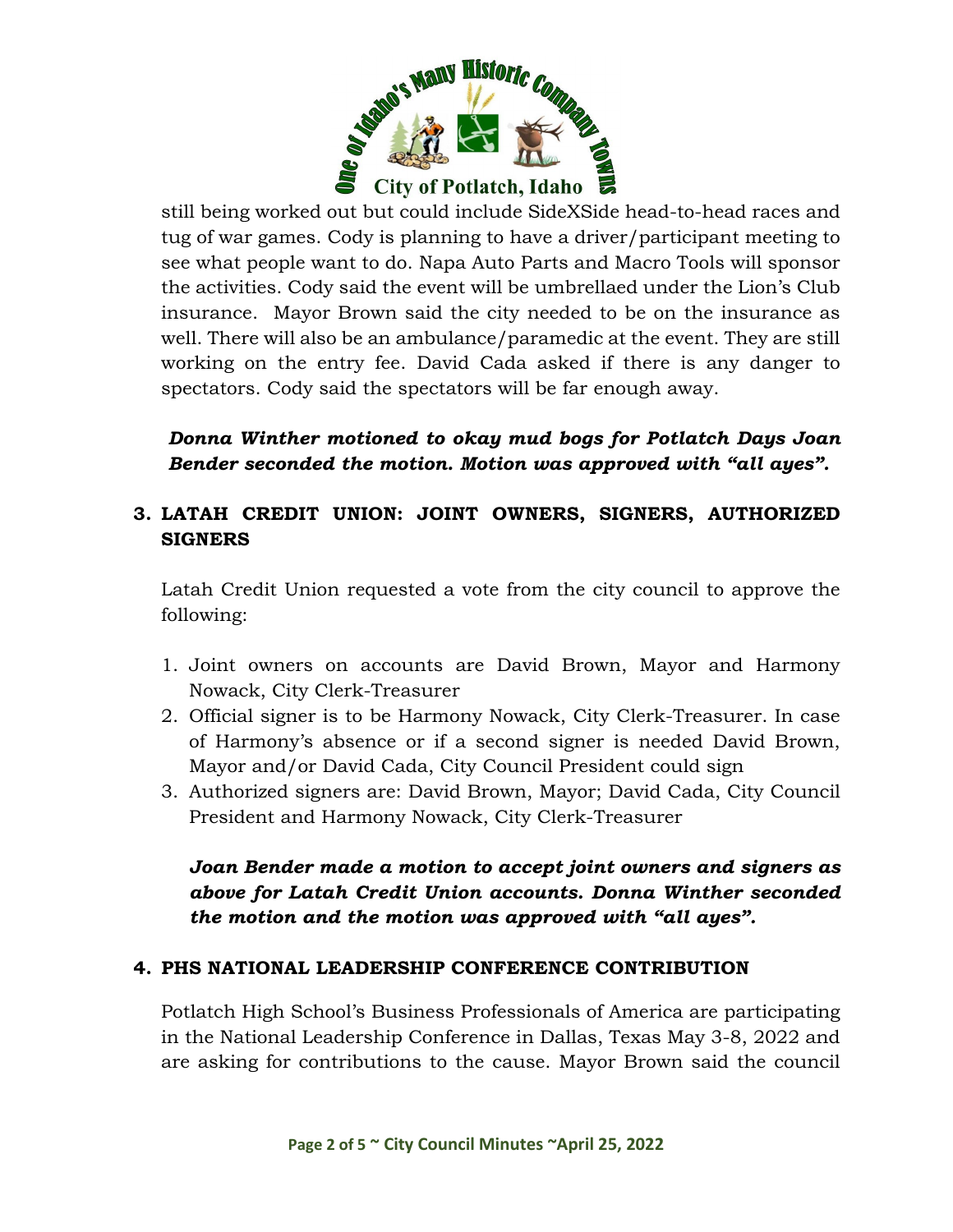

can approve a donation but it can not come out of city tax-payer funds. Money could be contributed from RV Park revenue.

*Donna Winther made a motion to donate \$100 to PHS Business Professionals of America. Joan Bender seconded the motion and the motion was approved with "all ayes".*

### **5. HOODOO WATER AND SEWER DISTRICT**

The Hoodoo water and sewer district has been using water from the City of Potlatch to fill their revisors since July 2021. Mayor Brown said he does not know how long this will go on. Currently the city charges \$0.05/gallon for the purchase of water from the city to outside sources. Hoodoo was told they would be charged \$0.01/gallon since July 2021. Council to vote on raising the rate for Hoodoo. Current invoice to the Hoodoo will be at \$0.01/gallon going forward city will charge Hoodoo water district \$0.025/gallon. The Hydrant also needs to be metered so the city can monitor how much water we are giving out and charge accordingly.

*Joan Bender made a motion to approve water rate of \$0.025/gallon for the Hoodoo Water and Sewer District. The motion was seconded by David Cada, the motion was approved with "all ayes".*

### **6. CITY CLERK OATH OF OFFICE**

Mayor Brown read the official oath of office to Harmony Nowack City Clerk-Treasurer.

#### **7. ARPA FUNDS**

ARPA fund reporting is due April 29, 2022. City Council to approve use of ARPA funds for the purchasing and installing of Kamstrup electronic water meters for all residential/commercial customers and new meters on all city wells. ARPA funds will also go toward the purchase of Ready Manager software to read the meters and communicate the readings to the current billing software.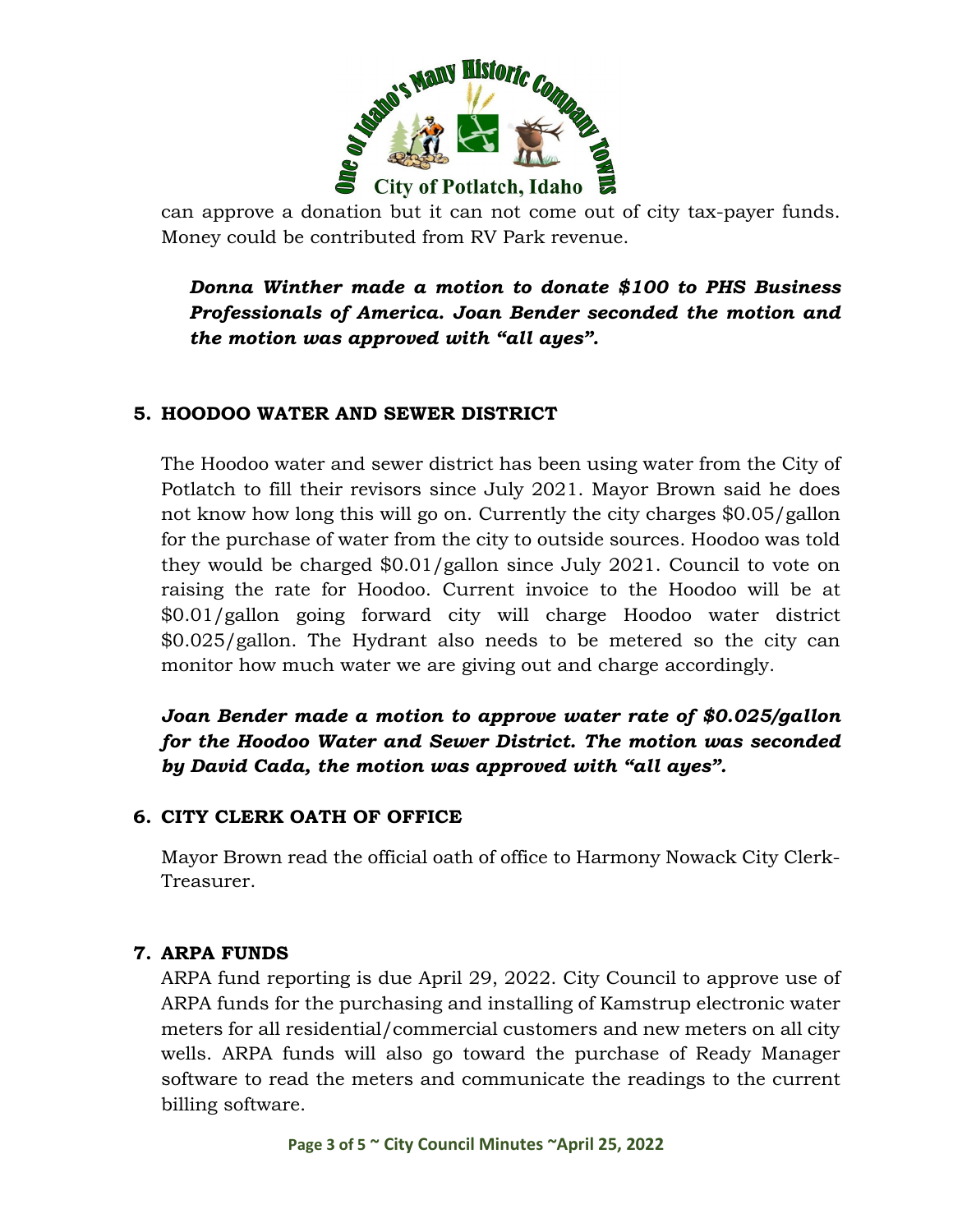

*Joan Bender made a motion to approve ARPA funds usage for electronic water meters. The motion was seconded by Donna Winther, the motion was approved with "all ayes".* 

### **REPORTS:**

- 1. **Mayor David Brown** Mayor Brown would like to hold a round-table with Nils Peterson, Moscow Affordable Housing Trust and local contractors to discuss how to bring workforce housing to Potlatch
- 2. **Parks Joan Bender** Joan said she has called the exterminator again and we are still on their list however, they do not know when they will be able to service our area.
- 3. **Pool & Cemetery Donna Winther –** Crocs will be starting on the pool flooring May 9, 2022. Donna said the fridge in the main office needs to be moved. Also a vent in the floor needs to be plugged and a riser is needed for the toilet in the boys locker room.
- 4. **Water & Sewer David Cada –** David Cada reported on the soil in the Palouse. The soil is layered 3 miles thick with sand, silt, and duster clay. The silt holds water and make up 95% of the soil around here. This is how farmers can farm around this area without irrigation, the soil holds the water.
- 5. **Streets Martin Anderson** Absent -no report. Mayor Brown said the city will be applying for a grant for sidewalks on  $10<sup>th</sup>$  and also finishing up cross walks.
- 6. **Scenic 6 David Cada** No Report
- 7. **Clerk Harmony Nowack –** Harmony gave an update report on the City's accounts and where the city is at currently with switching from US Bank to Latah Credit Union.